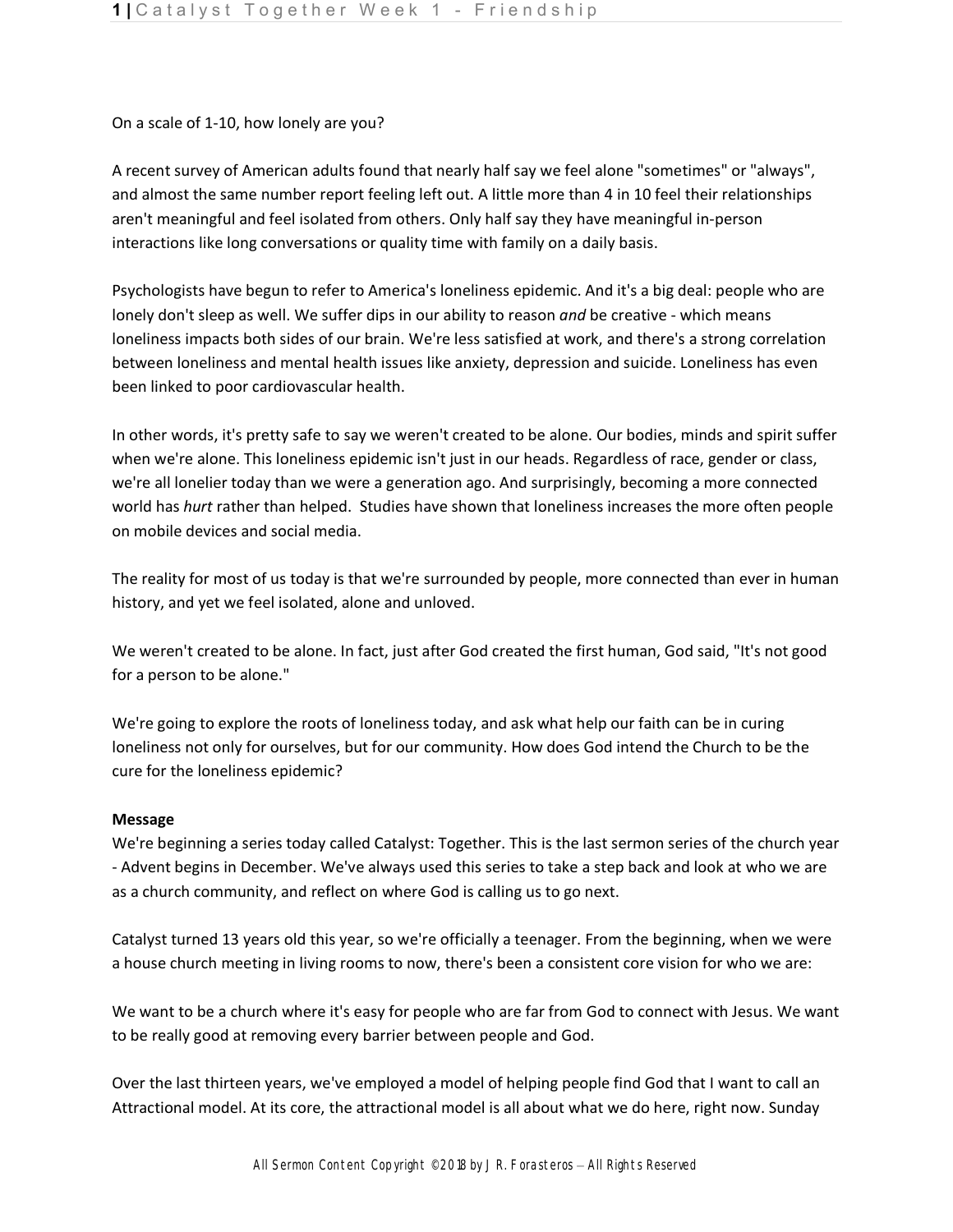morning worship. So we've had a big emphasis on excellent music and on great, practical preaching. We often open with a cover song - that's on purpose, so that folks who feel a little nervous about coming to a church building and singing a bunch of songs they don't know feel a little more welcome. We go out of our way to avoid religious language so they don't feel like they need a decoder ring to understand the Good News about Jesus.

We put a lot of emphasis and energy on our Sunday morning worship. Which is good, of course. We love being gathered together by the Spirit as one body to worship God together.

But here's the thing: when you really dig in and ask people what Catalyst is, especially the folks who have been around, it's not Sunday morning they talk about.

Sure, they get there eventually… especially if I'm the one asking. "Oh yeah, Pastor, and the preaching is pretty good, too!"

But what keeps people at Catalyst is the *relationships*. Over and over, as we've asked you, you say, "It's the people. It's the relationships. It's the way I was cared for when I was sick. Or the friends I made in my C-Group. The people who became spiritual parents to me. The people I consider my extended spiritual family."

When we asked, it turned out *relationships* are the core of Catalyst. More than music, more than preaching, more than serving together, it's the relational connections.

So as we look to the future, we're asking, "How do we make *relationships* the focus of what we do here?"

That's not an idle question here. We know that we're doing a lot of things very well. We've gotten good at being attractional, but it's still hard for a lot of newer folks to connect here.

We're good at being friendly, but it's not as easy to make friends as it could be.

And as we look to the future, we believe that God is calling us to center on relationships. To make it really easy to make friends here at Catalyst.

That might strike you as a strange focus for a church. After all, shouldn't a church really be focused on the music and the preaching? Isn't our main goal to be about worshiping God?

That question reveals an assumption on our parts that Christianity is primarily an individual thing. We think that what God cares about most is our vertical relationship - us and God.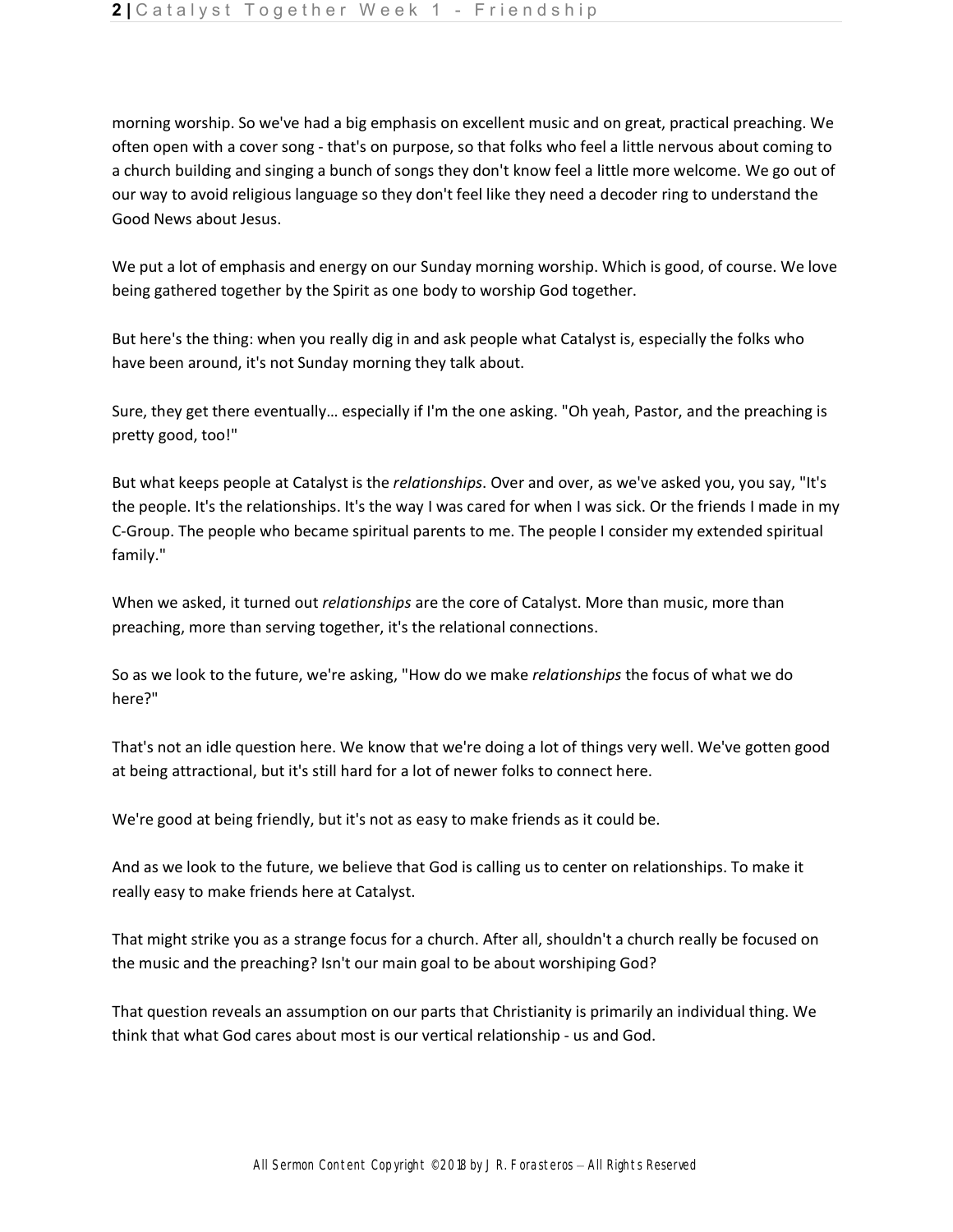But our faith is 3-dimensonal. It's not just about us and God… it's about how we relate with each other. Jesus said the greatest commandment is loving God with all our heart, soul, mind and strength *and*  loving our neighbors as ourselves. Faith is not only vertical, it's horizontal.

We're tempted to prioritize these, to say the vertical is more important than the horizontal, but they're two sides of the same coin. Loving God helps us love our neighbors, but loving our neighbors helps us love God too.

If we can get this right, the Church can be the cure for the loneliness epidemic. And that's how we were *designed* to function.

Genesis 1 tells us that God created humans in God's image, and that image, from the beginning, was more than one person. "Male and Female". In the second story, in Genesis 2, God insists, "it's not good that the man is alone." We often make these passages about marriage (which is great, I've read them at a number of weddings I've done), but even more basically, they're about relationships and what makes us human:

One person can't reflect the image of God. I need you and you need me.

Let's pause for a moment and ask what that reality tells us about GOD. If we're essentially relational, and we're created in God's image, that means God is essentially relational.

This is what the doctrine of the Trinity is all about. Beyond all the confusing language about God's threein-oneness (which can be a very deep rabbit hole that only theology nerds find truly enjoyable), is the confession that when you boil down the infinite creator of the universe to the most essential truth of existence, it's that God is relationship. The Father, the Son and the Spirit, three persons who are one God. Not three individuals who work in the same office. Not one being who fulfills three roles. But three persons who are one being.

God is relational. And we are created in this God's image.

If you want to take it down out of the clouds and make this easy, we could say it like this:

Friendship is the heart of Jesus' Good News.

Again, we want to push back here. The heart of Christianity is Jesus dying for our sins, isn't it?

Well no, not exactly. Why did Jesus die for our sins? As we talked about in our last series, it's all about restoring the relationship between us and God that sin broke. The heart of Christianity is *relationship*.

[Scripture Slide] Turn with me to John 15. This is a conversation Jesus is having with his disciples around the meal that would become known as the Communion meal, the Last Supper. Jesus knows he's hours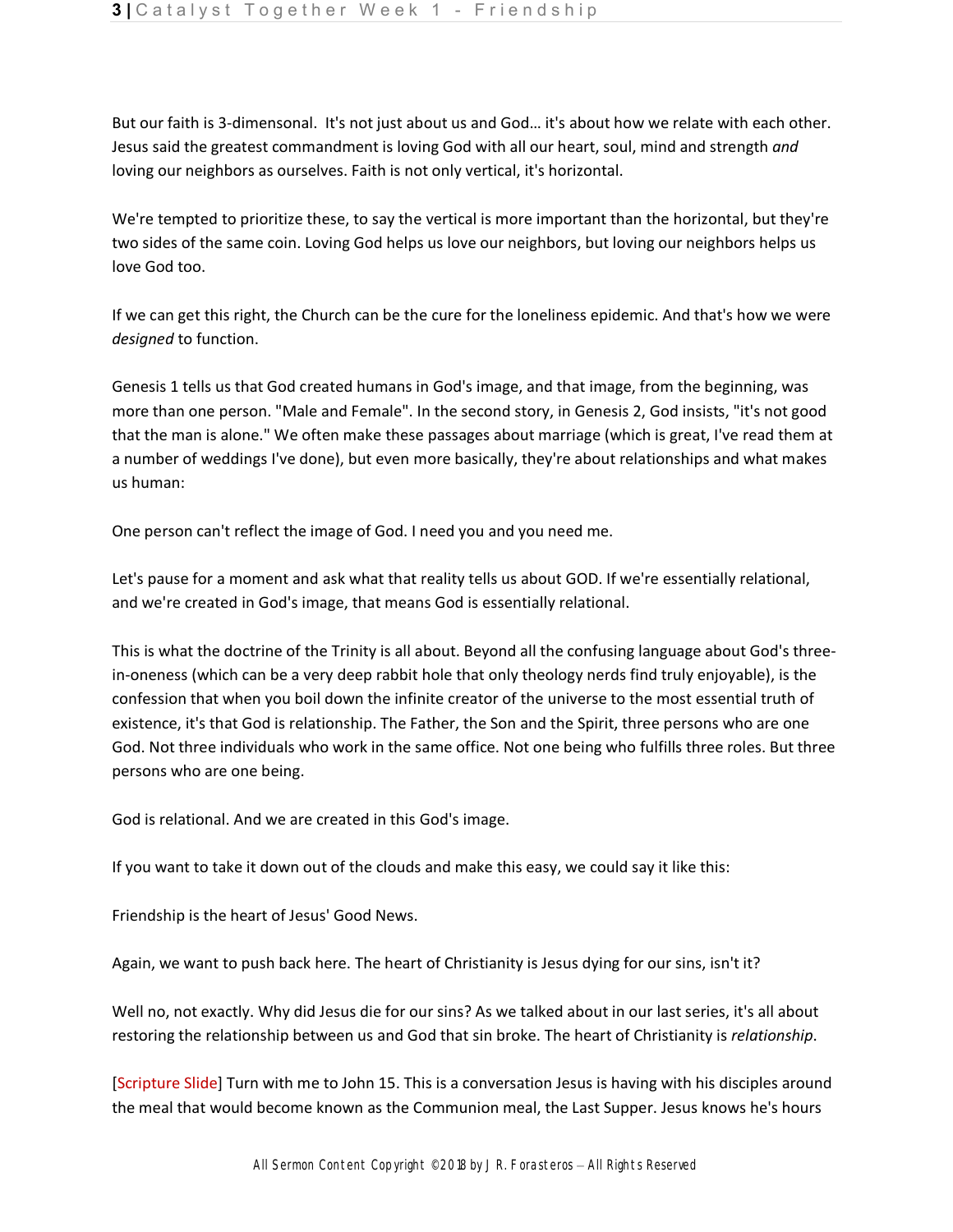away from being betrayed by all these people, hours away from his crucifixion. The disciples, of course, are largely clueless.

Jesus specifically addresses his impending crucifixion, but note that he places it in the context of friendship. Let's read, beginning in verse 9:

I have loved you even as the Father has loved me. Remain in my love. When you obey my commandments, you remain in my love, just as I obey my Father's commandments and remain in his love. I have told you these things so that you will be filled with my joy. Yes, your joy will overflow! This is my commandment: Love each other in the same way I have loved you. There is no greater love than to lay down one's life for one's friends. You are my friends if you do what I command. I no longer call you slaves, because a master doesn't confide in his slaves. Now you are my friends, since I have told you everything the Father told me. -- John 15:9-15

Jesus warns that we only remain in him if we keep his commandments, but then turns around and deconstructs our fear. What is his command? That we love each other the way he loves us - by giving up our lives for each other.

And then he insists that we are his *friends*. Not his followers. Not his entourage. Not his slaves.

Jesus calls us his friends.

He *made us* his friends by dying for us. And then he says that his *only commandment* is to the same for each other.

When we make friends, we are living out Jesus' commandment. When we make friends, we are doing for others what Jesus did for us.

Maybe the reason we have a hard time believing that friendship is the heart of faith is that we've cheapened friendship.

It's not *just* Facebook's fault, but we're Facebook friends with people we hardly know. We're not involved in their lives. We're not invested in their flourishing. We don't' bear them any ill will, but we don't *really* care about them.

Maybe we use the word 'friend' too glibly? Jesus says a friend is a person who loves you enough to lay down their lives for you.

How many of *those* do you have? Someone who always has your best interests at heart, someone who loves you enough to say the hard things you don't want to hear? Someone who is going to have your back no matter what. Someone who makes your life better, someone who's a blessing, not a headache. A person who uses their life to make yours better.